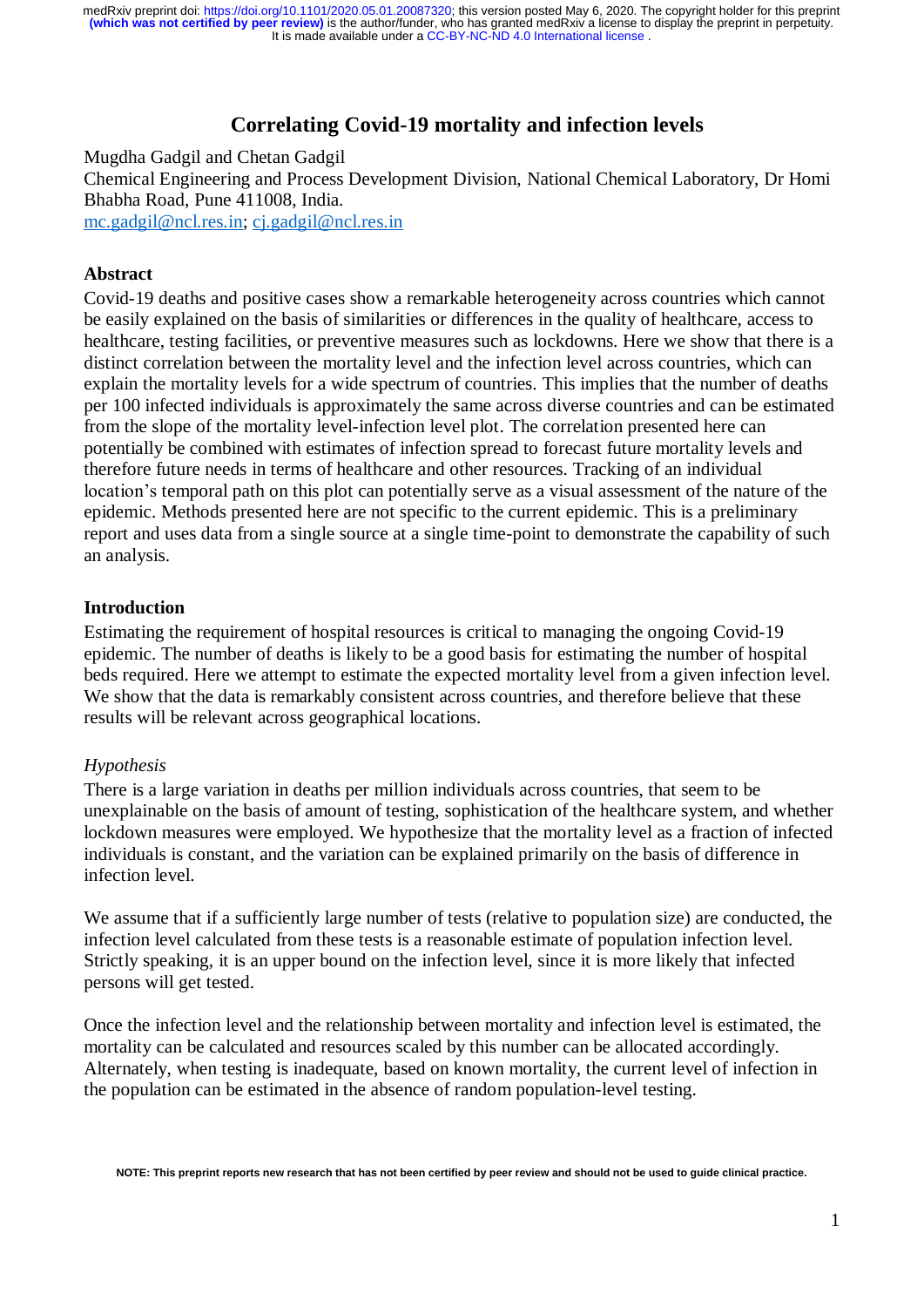It is made available under a [CC-BY-NC-ND 4.0 International license](http://creativecommons.org/licenses/by-nc-nd/4.0/) . **(which was not certified by peer review)** is the author/funder, who has granted medRxiv a license to display the preprint in perpetuity. medRxiv preprint doi: [https://doi.org/10.1101/2020.05.01.20087320;](https://doi.org/10.1101/2020.05.01.20087320) this version posted May 6, 2020. The copyright holder for this preprint

# **Methods**

We used publicly available data<sup>1</sup> on total (positive) cases, total deaths, total tests, and total deaths per million population for 214 countries. We do not consider countries that have fewer than 100 deaths, or have tested at a level less than 7000 tests per million population. For the 27 remaining countries<sup>2</sup>, we estimate infection level as the total number of cases divided by the total number of tests. The cutoff numbers (100 deaths and 7000 tests per million) are arbitrary, so we have repeated the analysis for 9 different combinations of minimum deaths (75, 100, 125) and minimum testing level per million population (5000, 7000, 9000).

The linear fit to these numbers is visually skewed by the presence of a number of data points at low infection levels, and sparser points at higher infection levels. To check whether the linear fit holds for low infection levels we consider only those countries from the 27 that have low  $\left\langle \langle 7.5\% \right\rangle$  infection levels. We find that the linear fit is still valid in this range, but is clearly not correct for infection levels below 3%: for instance, at infection level= 0, it predicts a negative value for mortality. If there is a pressing requirement to use the fit at lower infection levels despite the caveats stated here, we have plotted a power-law and exponential fit, both of which will result in positive mortality predictions irrespective of infection level, and have a  $\mathbb{R}^2$  better than the linear fit. We emphasize that none of the equations is intended to suggest either a mechanism or a trend beyond the range of infection levels in that figure. Prudence (and Occam's razor) suggests that when there is a choice, a linear fit is to be used.

### **Key Result: Mortality level is a linear function of infection level**

Figure 1 shows the graph of deaths per million (henceforth referred to as mortality level) as a function of estimated infection level (calculated as total positive cases/total tests). The data seems to indicate that the relationship between the mortality level and infection level can be approximated by a linear fit. Countries with similar socioeconomic conditions differ in mortality primarily due to a difference in infection levels, at least in the 3% to 25% range. There are eight clear outliers, three with a higher than predicted mortality and five with a lower than predicted mortality.



*Figure1: Mortality-infection correlation*

1

<sup>1</sup> <https://www.worldometers.info/coronavirus/> accessed 27 April 2020.

<sup>2</sup> Countries in this list are : USA, UK, Turkey, Switzerland, Sweden, Spain, Serbia, S. Korea, Russia, Romania, Portugal, Poland, Peru, Norway, Netherlands, Italy, Israel, Ireland, Germany, France, Finland, Denmark, Czechia, Chile, Canada, Belgium, Austria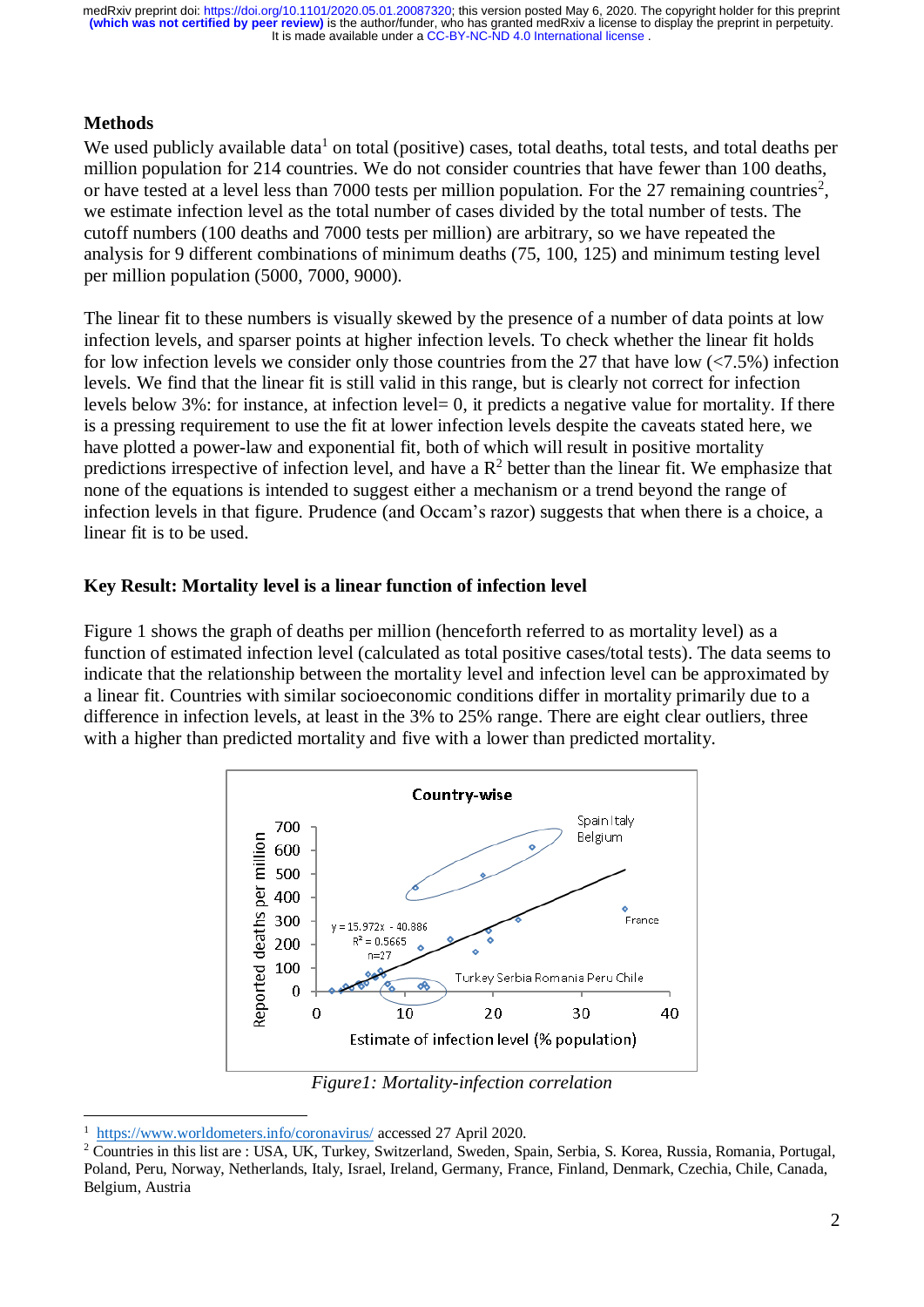It is made available under a [CC-BY-NC-ND 4.0 International license](http://creativecommons.org/licenses/by-nc-nd/4.0/) . **(which was not certified by peer review)** is the author/funder, who has granted medRxiv a license to display the preprint in perpetuity. medRxiv preprint doi: [https://doi.org/10.1101/2020.05.01.20087320;](https://doi.org/10.1101/2020.05.01.20087320) this version posted May 6, 2020. The copyright holder for this preprint

We have tested the effect of removing all eight countries from our analysis (Figure 2). As expected, the fit is better. We note that such an 'arbitrary' removal of data is not statistically valid. However, this is not a standard statistical data set, since each point represents a different country with a different healthcare system, political system, reporting system, etc. Figure 2 shows that despite these differences, 19 countries show a clear linear trend relating mortality level to infection level.



*Figure 2: Figure 1 with 8 countries removed from analysis.*

We next explore the trend at low infection levels, which are currently estimated to be prevalent in India from the ratio of positive tests to total tests. Figure 3 shows the data in Figure 1, limited to infection levels  $< 7.5\%$ . We can use the data to estimate (an upper bound for) infection level. For instance, the dashed purple horizontal line represents the reported mortality level for Pune, which is  $\sim$ 10 with reported  $\sim$  68 deaths and a population of 7 million<sup>3</sup>. For this mortality level, the infection level is predicted by all data fits to be slightly less than 3%. We reiterate that the use of power law and exponential fits is only intended to constrain estimates for low infection levels to be positive, and are not meant to suggest either the nature of the mortality-infection level relationship, or any mechanism. Applying power law and exponential fits to the whole data in Figure 2 or 3 does not result in significant improvement to the fit.



*Figure 3: Countries with low infection levels.*

1

<sup>3</sup> <https://indiapopulation2019.com/population-of-pune-2019.html>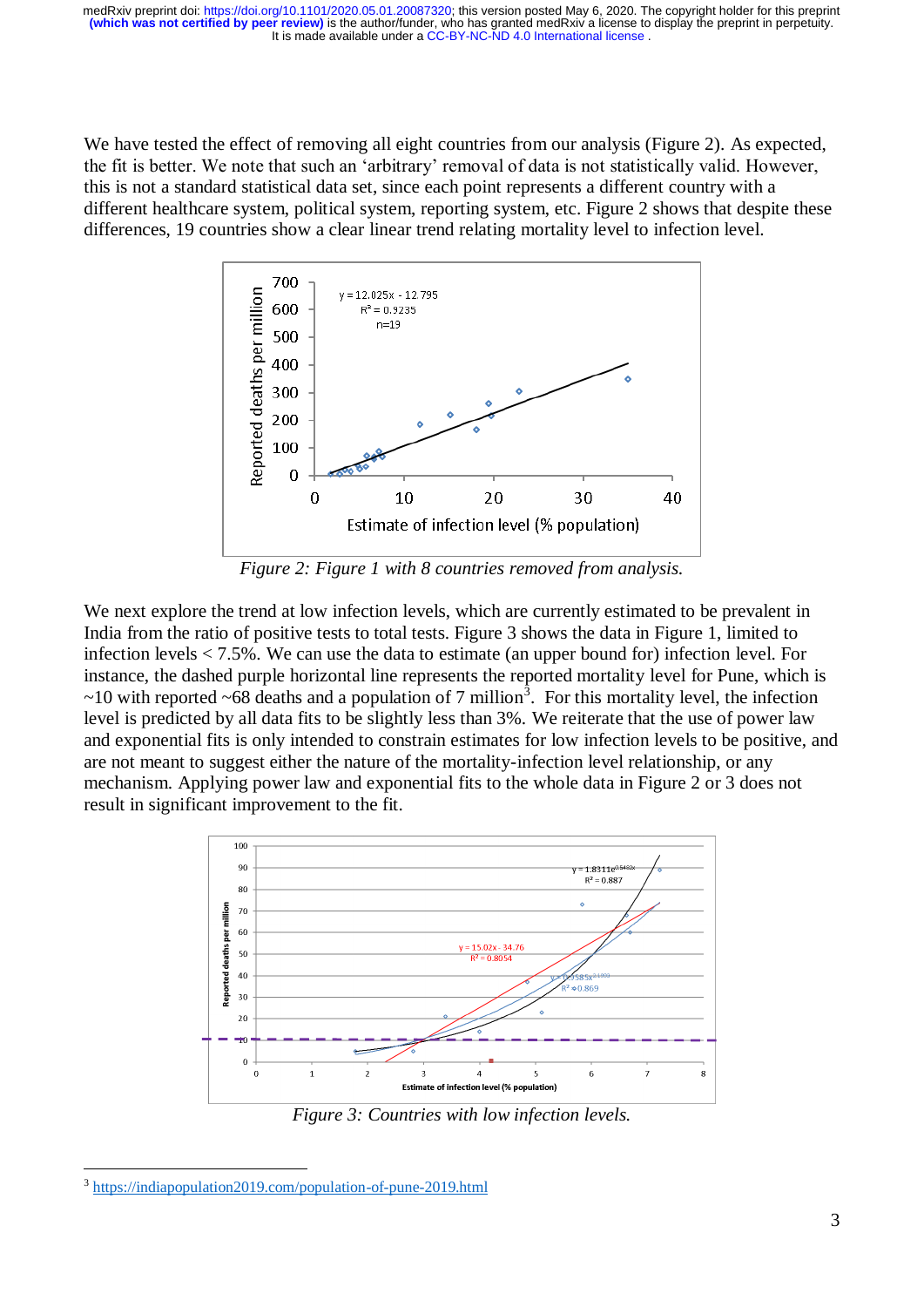It is made available under a [CC-BY-NC-ND 4.0 International license](http://creativecommons.org/licenses/by-nc-nd/4.0/) . **(which was not certified by peer review)** is the author/funder, who has granted medRxiv a license to display the preprint in perpetuity. medRxiv preprint doi: [https://doi.org/10.1101/2020.05.01.20087320;](https://doi.org/10.1101/2020.05.01.20087320) this version posted May 6, 2020. The copyright holder for this preprint

For all of the curves, the slope of the line (or derivative of the function) scaled appropriately<sup>4</sup> will give an estimate of the fraction of infections that result in death. Since the relationship appears to be linear, we conclude that this number is constant across countries and across population infection levels. This may mean that there is a single strain, or multiple ones with similar macrocharacteristics; and therefore, the experience of other countries may serve as a good guide to estimate requirements. From Figure 2, we estimate this number to be 0.12 (Figure 2) or 0.15 deaths/100 infected persons (Figure 1, Figure 3).

We check to see how well the predictions fit data that is not used in constructing the model. Figure 4 uses data from the same website but for individual US states, applying the same filters for testing and deaths as data used in Figure 1. The black line is the prediction copied from Figure 2, and the red line is the linear fit just to US state-wise data. This exercise captures the uncertainty in applying this analysis to other countries (such as to India), and supports a limited predictive capability of the analysis.



*Figure 4: Prediction and actual values for individual US states*

Finally, we test the effect of varying the cutoffs applied for scale of testing and the number of deaths (see methods). Supplementary Figure 1 shows the mortality-infection plot in Figure 1 with differing cutoffs for minimum testing level (5000, 7000, 9000 tests per million) and minimum number of reported deaths (75, 100, 125). Even with these values, the number of data points (countries exceeding cutoff criteria) increase or decrease by a maximum of 7 from the 27 countries in Figure 1. There is no perceptible change in the nature of the data trend. The figures in the last row (cutoff of 125 deaths) are the same as the corresponding figures in the center row (cutoff of 100 deaths as for Fig 1). Increasing the stringency to 9000 tests per million and 125 deaths results in the elimination of four countries that had lower mortality level than predicted by the linear correlation in Figure 1. This results in higher slope of 0.19, i.e. different from the 0.12-0.15 slopes in Figures 1 and 2.

# **Discussion**

<u>.</u>

We have used publicly available data to show that there is a clear relationship between infection level and mortality level. This relationship and plot can be used in several ways:

1. Estimating an upper bound for infection level from reported deaths, as shown for Pune (Fig 3).

<sup>&</sup>lt;sup>4</sup> Slope is deaths per million  $\div$  infected per 100, So slope/10000 will give or deaths per 100  $\div$  infected per 100; and slope/10000\*100 (or slope/100) will give deaths per 100 infected.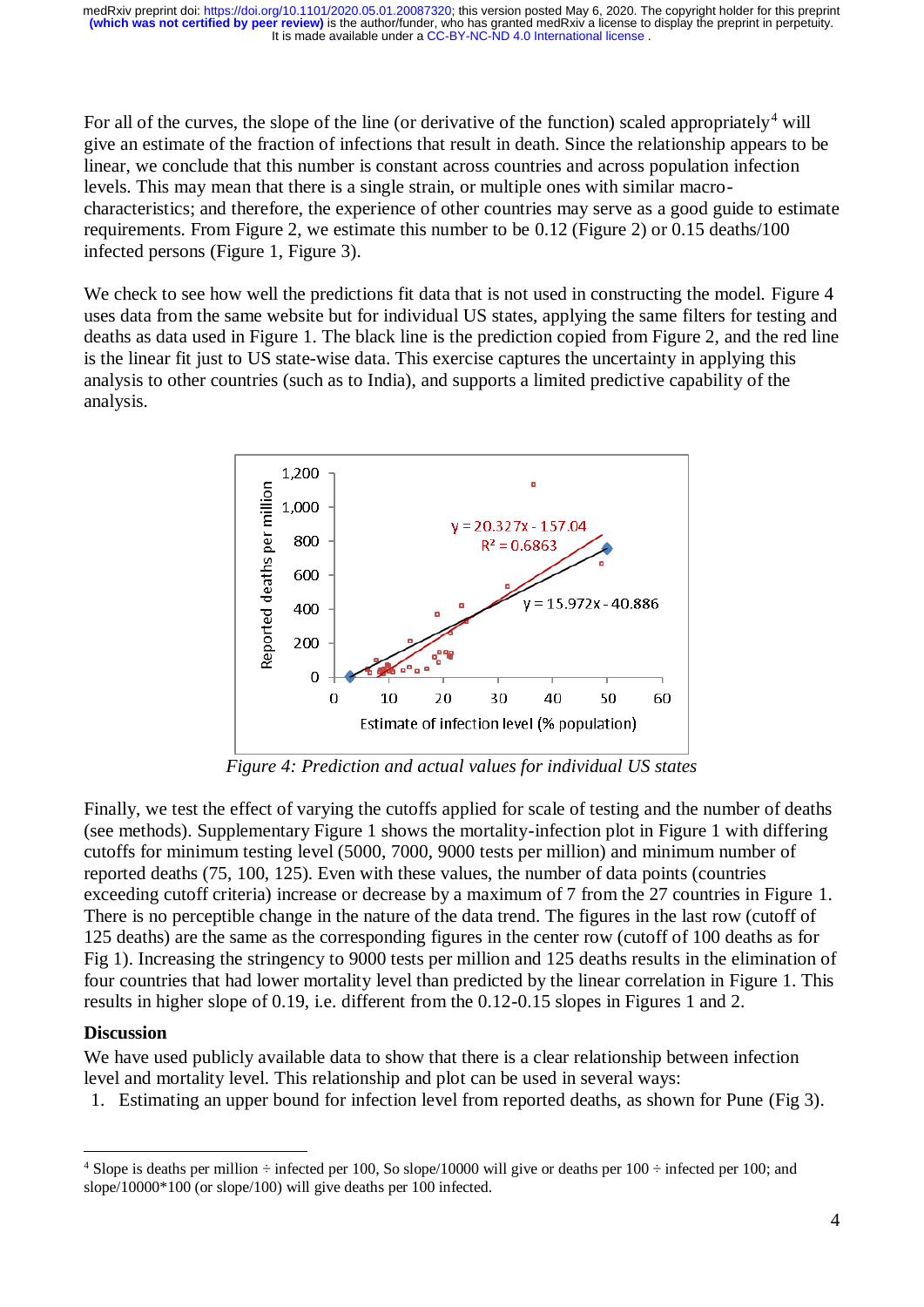- 2. Estimating healthcare infrastructure requirements: From an estimate of the infection level using epidemiology models or other data, future mortality levels can be estimated from the correlations in this report and the corresponding mortality number and bed requirement can be calculated. For instance, at a 20% infection level, the linear correlation predicts 227 deaths/million (from Fig 2) or 279 deaths/million (from Fig 1). This correlation implies that if the prediction from an epidemiological model is that a 20% infection level (similar to current levels for Sweden, UK, Netherlands) will be reached in Pune (7 million population) in three months, the linear correlation (Fig 1,2) predicts that there will be  $\sim$ 1500 deaths in the next three months. South Korea which has reported zero new cases in the past few days seems to have limited the infection level. If Pune limits spread to say 10%, the linear correlation predicts a mortality level of 118 deaths/million (Fig1) or 107 deaths/million (Fig2), which corresponds to ~750 deaths in Pune for this assumed 10% infection level.
- 3. It is estimated that herd immunity will occur (i.e. new cases will reduce to almost zero) when a certain fraction (that depends on the reproduction number R0) is infected. For R0 close to 3 this level would be ~70%. The data does not extend to those infection levels, and therefore the urge to extrapolate should be vigorously resisted.
- 4. This analysis presents a means of visually assessing the time-course of infections. It will be very informative to plot a time-course for every country on such infection level-mortality level graph. A linear plot will signify lack of mutation or lack of stress on hospital resources. Nonlinearity may be indicative of changing strains leading to differing mortality per 100 infected individuals, or a change in circumstances such as overburdening of hospital resources or an infusion of resources that lead to changed mortality per 100 infected individuals with time for a particular country or location. Differences in slope between locations may arise due to differing susceptibility arising from a difference in demographics, especially for diseases that are known to disproportionately affect particular age groups. We believe that an analysis of epidemic types can be facilitated from such curves on the mortality-infection plot.

There are several caveats about the assumptions and therefore predictive ability of the model *even if the data is extremely accurate*. The accuracy of the reported numbers is unknown and is expected to vary across countries. We have assumed a linear model since it is the simplest possible fitting function. This choice however does imply any mechanistic basis. All estimates for mortality numbers critically depend on the validity of the estimate for infection level in addition to the uncertainty inherent in the correlation presented here. With the data available, it is not possible to discount the possibility of the correlation in Figure 1 or Figure 2 not applying to some countries/locations due to differences in population susceptibility arising from factors such as population demographics.

Given these caveats, any estimates should be taken as numbers resulting from back-of-the-envelope calculations which is what this analysis amounts to. Nevertheless, given the apparent consistency across countries, we believe that such an analysis can contribute to the estimates for healthcare capacity planning, and such mortality-infection plots can be an aid to a visual analysis of epidemic progression.